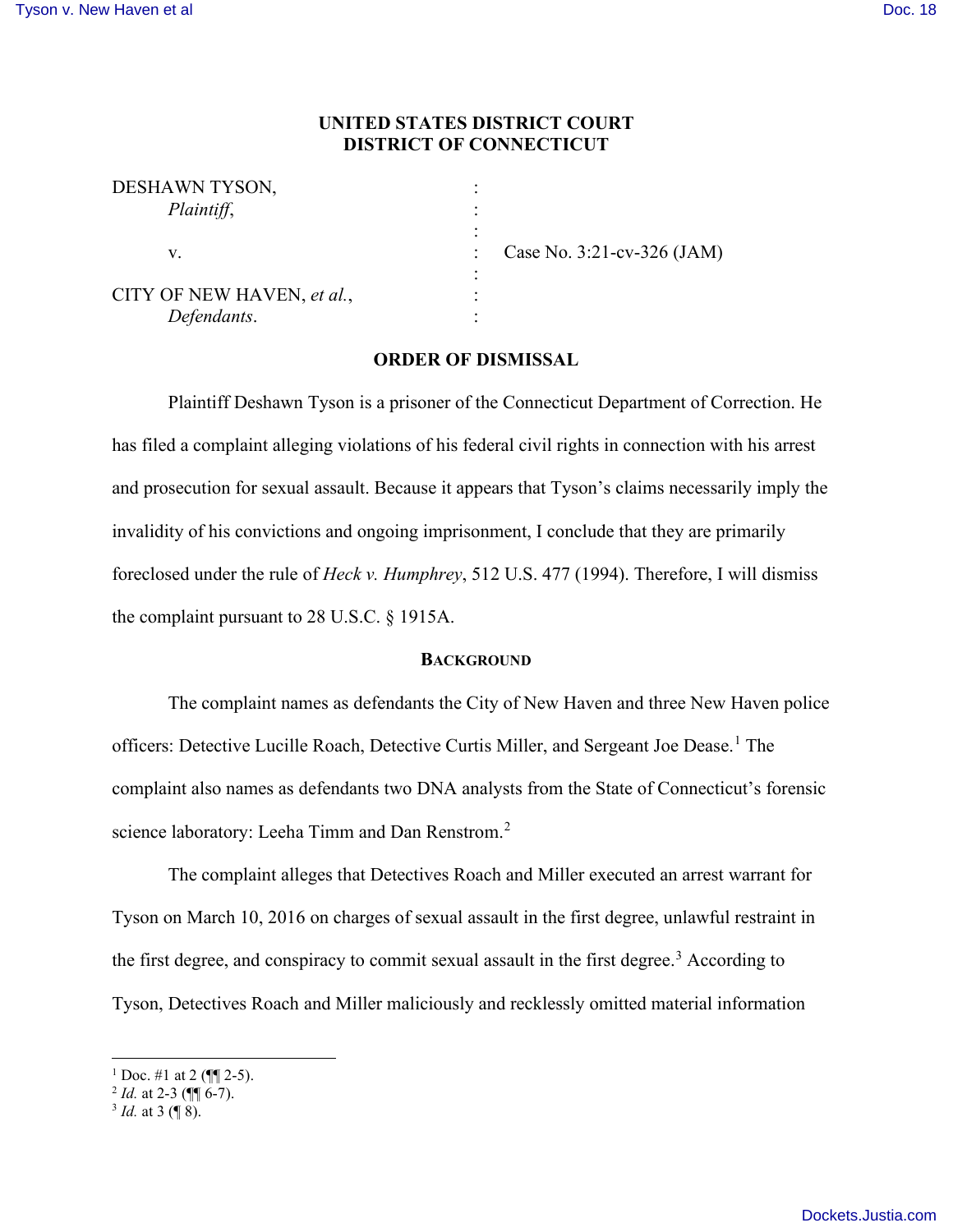from the arrest warrant and submitted false or misleading information regarding the results of DNA testing by Timm and Renstrom.<sup>4</sup> Tyson further claims that Timm and Renstrom conspired with the New Haven police to falsely implicate him using doctored DNA evidence.<sup>5</sup> According to Tyson, the first degree sexual assault charge "was thrown out." $^6$ 

That is all the complaint says about Tyson's state prosecution, but court records tell the rest of the story.<sup>7</sup> They show that Tyson was arrested on March 10, 2016, that he entered a plea of guilty to one count of unlawful restraint in the first degree in violation of Conn. Gen. Stat. § 53a-95, and that he was sentenced to a term of three years of imprisonment.<sup>8</sup> There is no record of Tyson appealing from or otherwise challenging this conviction.

In the meantime, Tyson's arrest on March 10, 2016 also led to probation violation proceedings stemming from Tyson's prior conviction in 2006 for first-degree sexual assault. *See Tyson v. Warden*, 2007 WL 4171583, at \*1 (Conn. Super. Ct. 2007). A state court judge found Tyson had violated the terms of his probation and sentenced him to serve the remaining nine years of incarceration that had been suspended as part of his original sentence, and the Connecticut Appellate Court affirmed this judgment in 2019. *See State v. Tyson*, 187 Conn. App. 879 (*per curiam*), *cert. denied*, 331 Conn. 919 (2019); *see also State v. Tyson*, 2020 WL 9255221, at \*1 (Conn. Super. Ct. 2020) (sentence review decision affirming sentence).

<sup>4</sup> *Id.* at 4-5, 8-10 (¶¶ 11-14, 22-26).

 $<sup>5</sup>$  *Id.* at 4-6, 8 ( $\llbracket \llbracket 10, 15, 21$ ).</sup>

 $^6$  *Id.* at 6 ( $\llbracket$  16).

<sup>7</sup> The Court takes judicial notice of these court proceedings as public documents. *See Bristol v. Nassau Cnty.,* 685 F. App'x 26, 28 (2d Cir. 2017).

<sup>8</sup> *See* Connecticut Judicial Branch Criminal/Motor Vehicle Conviction Case Detail, *State v. Deshawn Tyson*, Dkt. No. NNH-CR16-0165313-T, available at https://www.jud2.ct.gov/crdockets/DocketNoEntry.aspx?source=Disp (last accessed May 10, 2022).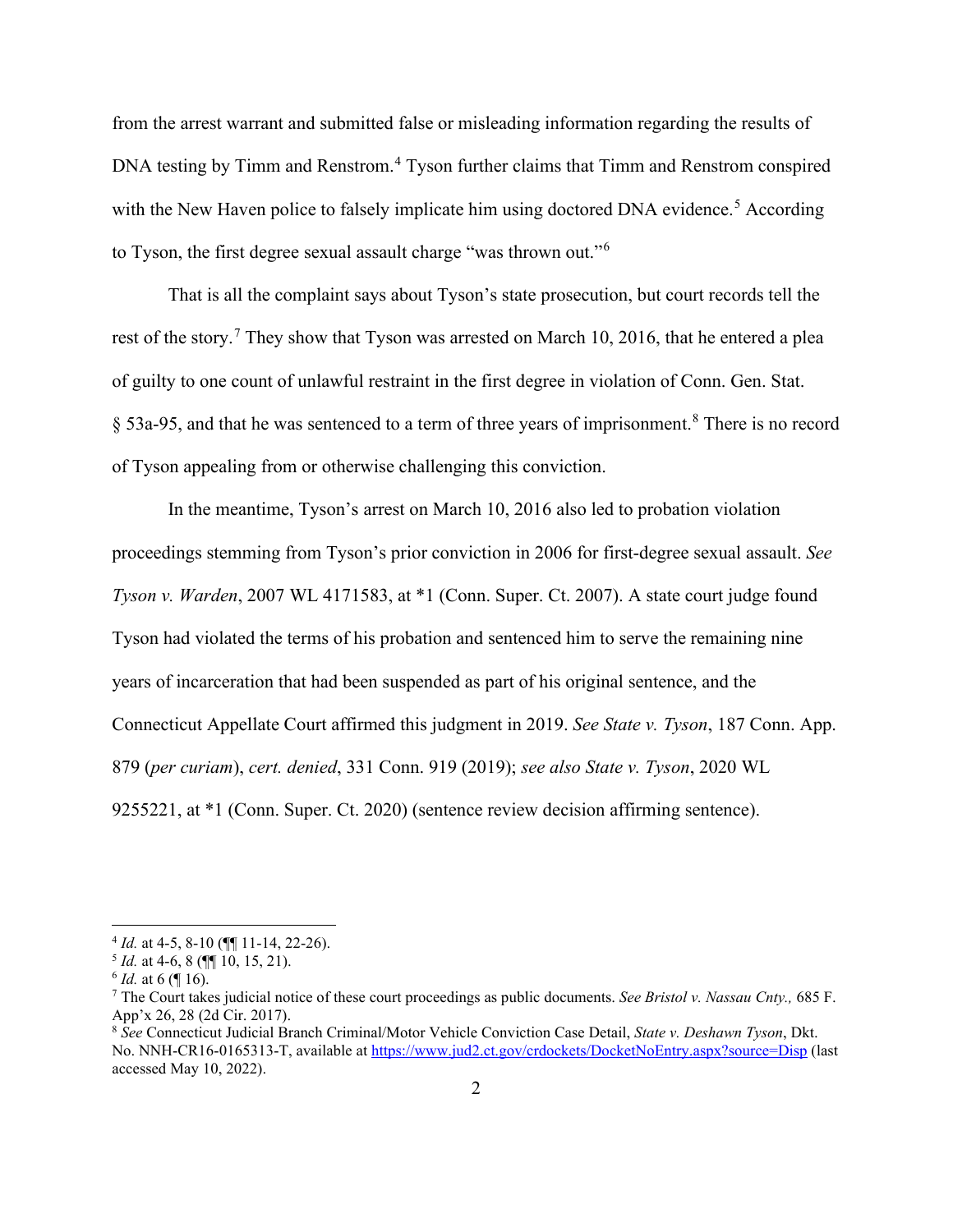Tyson claims that in February 2020 he learned from speaking to his investigator and conducting his own investigation that the defendants had used false and misleading information to initiate the 2016 criminal proceeding against him.<sup>9</sup> In broad terms, Tyson alleges that the individual defendants framed him for sexual assault and then fabricated, tampered with, destroyed, and failed to disclose key evidence during the investigation and resulting criminal proceedings. $^{10}$ 

More particularly, Tyson claims that Detectives Roach and Miller deliberately omitted exculpatory DNA report information from the arrest warrant application.<sup>11</sup> Tyson further claims that Detectives Roach and Miller omitted from the warrant application that they had failed to have the victim or any other witness identify Tyson or the second suspect alleged to have committed the crime.<sup>12</sup> Finally, Tyson claims that the defendants conspired to destroy exculpatory evidence found at the crime scene, including a "used condom, pubic hair, head hair, condom package, fingerprints, semen stains on sheets, [and a] blood smear on towel," and that Detective Roach intentionally falsified reports and obstructed an investigation "in her scheme to ensure the plaintiff<sup>['s]</sup> arrest by any means."<sup>13</sup>

The complaint alleges claims arising under 42 U.S.C. §§ 1983, 1985, and 1986, including for conspiracy to violate Tyson's Fourth Amendment rights against unlawful seizure and malicious prosecution, his Fifth and Sixth Amendments rights to due process and the disclosure of exculpatory evidence, and his First Amendment right of access to the courts.<sup>14</sup> He also alleges

 $9$  Doc. #1 at 6 (¶ 16).

 $^{10}$  *Id.* at 7-8 ( $\P$  $\overline{}}$  $20-21$ ).

<sup>&</sup>lt;sup>11</sup> *Id.* at 9-10 (**¶** 24, 26)

 $12$  *Id.* at 9 (¶ 25).

<sup>13</sup> *Id*. at 10 (¶ 27).

<sup>14</sup> *Id.* at 11-12.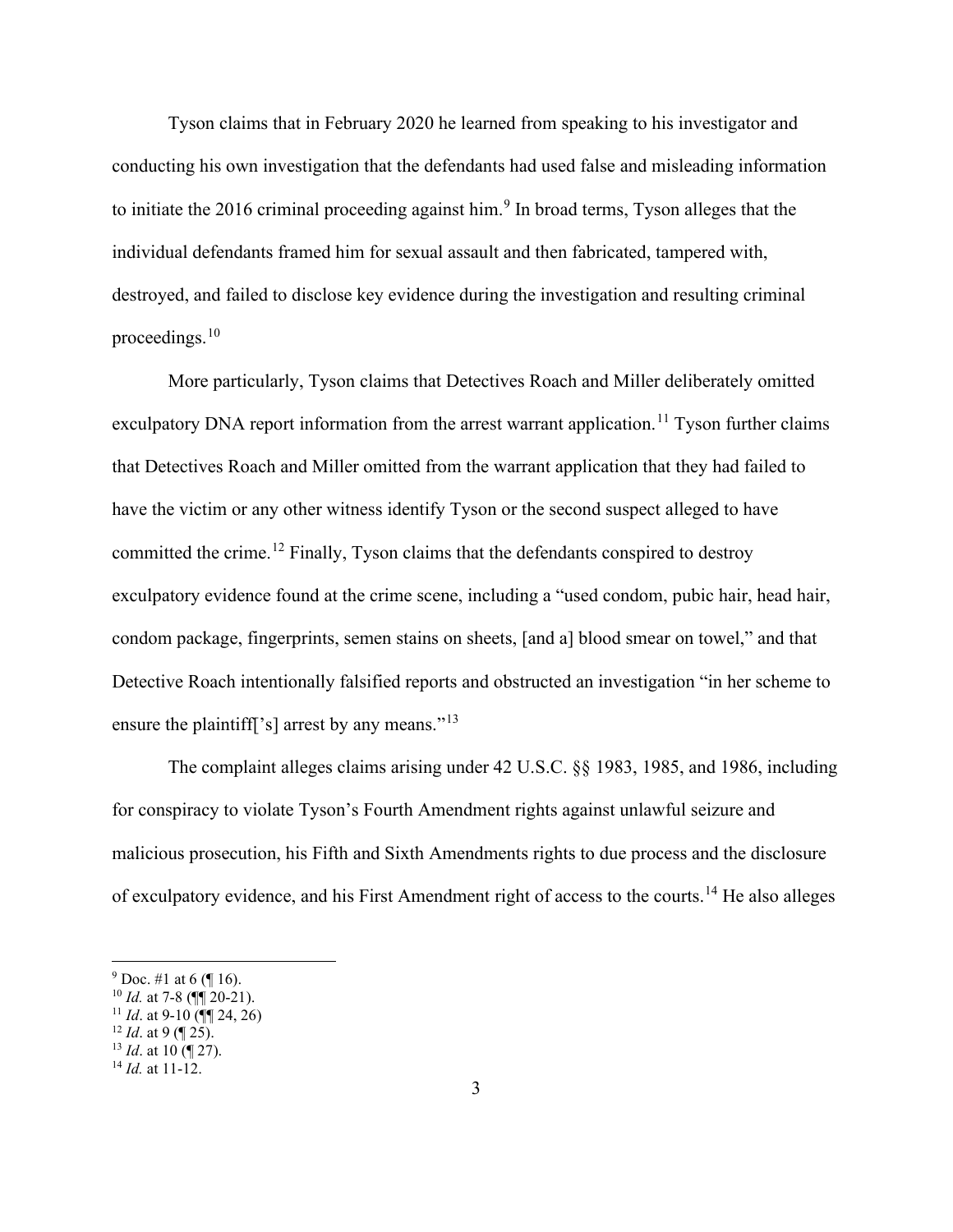claims under state law for intentional infliction of emotional distress and spoliation of evidence.<sup>15</sup>

Tyson seeks money damages against each of the five defendants.<sup>16</sup> He also seeks injunctive relief to require the defendants to disclose all information, incident reports, police reports, witness statements, video footage, photos, field notes, emails, memoranda, hospital reports, and DNA reports related to his state court prosecution.<sup>17</sup>

#### **DISCUSSION**

Pursuant to 28 U.S.C. § 1915A, the Court must review a prisoner's civil complaint against a governmental entity or governmental actors and "identify cognizable claims or dismiss the complaint, or any portion of the complaint, if the complaint—(1) is frivolous, malicious, or fails to state a claim upon which relief may be granted; or (2) seeks monetary relief from a defendant who is immune from such relief." If the prisoner is proceeding *pro se*, the allegations of the complaint must be read liberally to raise the strongest arguments that they suggest. *See Tracy v. Freshwater*, 623 F.3d 90, 101-02 (2d Cir. 2010).

The Supreme Court has set forth a threshold "plausibility" pleading standard for courts to evaluate the adequacy of allegations in federal court complaints. A complaint must allege enough facts—as distinct from legal conclusions—that give rise to plausible grounds for relief. *See, e.g.*, *Ashcroft v. Iqbal*, 556 U.S. 662, 678 (2009); *Bell Atl. Corp. v. Twombly*, 550 U.S. 544, 570 (2007). Notwithstanding the rule of liberal interpretation, a *pro se* complaint may not survive

<sup>15</sup> *Id.* at 13-14.

<sup>16</sup> *Id.* at 15.

<sup>&</sup>lt;sup>17</sup> *Ibid.* Tyson has previously filed several other federal court actions in the District of Connecticut raising similar claims against some of the same defendants. *See Tyson v. Roach et al.*, No. 3:17-cv-731; *Tyson v. Clifford et al.*, No. 3:18-cv-1600; *Tyson v. Dease et al.*, No. 3:18-cv-1969. None of these actions are presently pending, and I have no occasion at this juncture to address whether these actions have any preclusive or other effect in this case.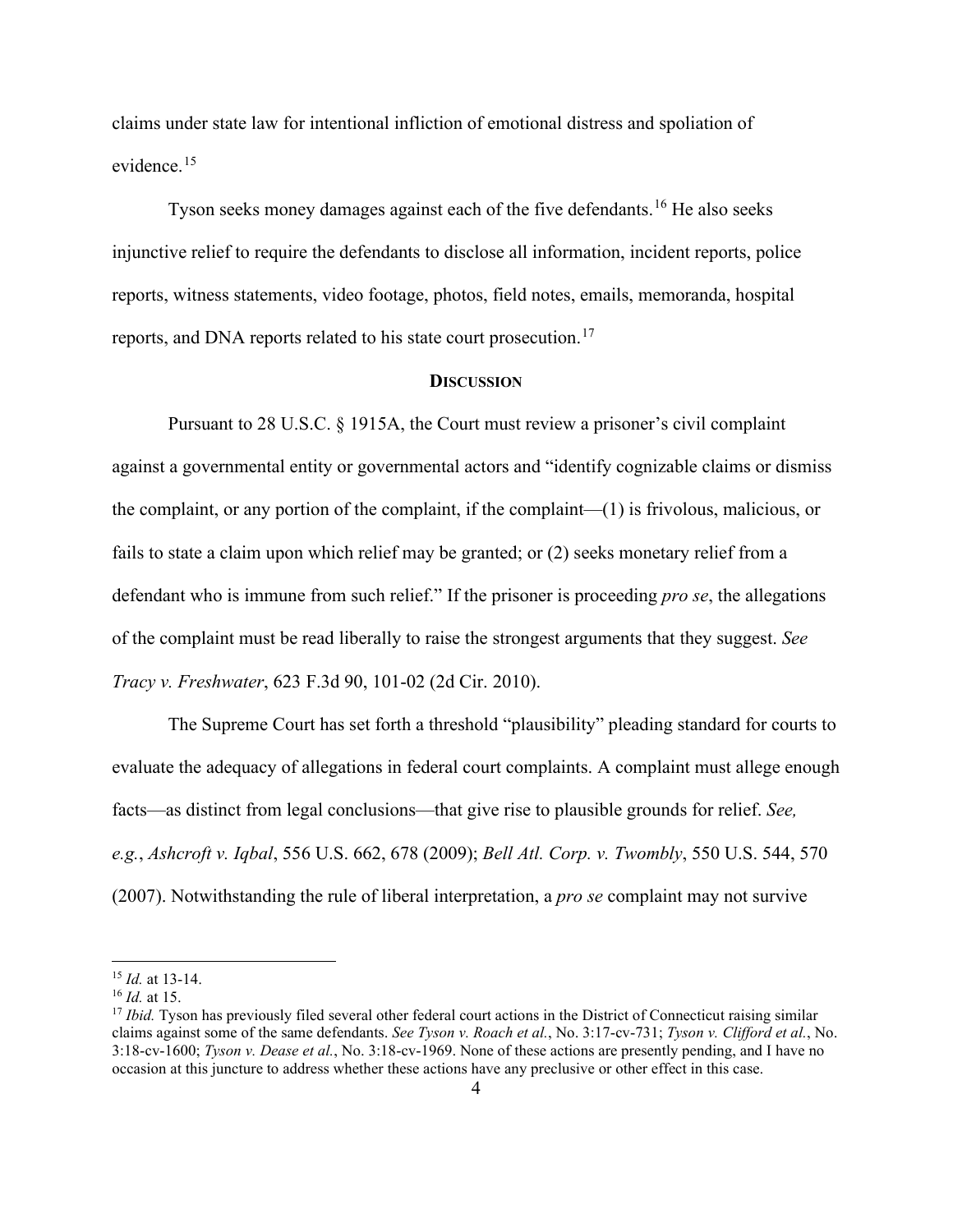dismissal if its factual allegations do not meet the basic plausibility standard. *See, e.g.*, *Fowlkes v. Ironworkers Local 40*, 790 F.3d 378, 387 (2d Cir. 2015).

In *Heck v. Humphrey*, 512 U.S. 477 (1994), the Supreme Court held that in order "to recover damages for allegedly unconstitutional conviction or imprisonment, or for other harm caused by actions whose unlawfulness would render a conviction or sentence invalid, a § 1983 plaintiff must prove that the conviction or sentence has been reversed on direct appeal, expunged by executive order, declared invalid by a state tribunal authorized to make such determination, or called into question by a federal court's issuance of a writ of habeas corpus." *Id.* at 486–87.<sup>18</sup> Thus, if a determination favorable to a plaintiff in a § 1983 action "would necessarily imply the invalidity of his conviction or sentence," *id.* at 487, the plaintiff must first allege and prove that the conviction or sentence has been reversed on direct appeal or otherwise declared invalid before he can recover damages under section 1983.

The rule of *Heck v. Humphrey* generally forecloses a prisoner's use of a federal § 1983 action to "end run" the procedural requirements of a direct appeal or habeas corpus petition in order to challenge a state court conviction. The *Heck* rule applies with equal force to civil rights claims under 42 U.S.C. § 1985 and § 1986 as it does to claims under § 1983. *See Amaker v. Weiner*, 179 F.3d 48, 52 (2d Cir. 1999). And the *Heck* rule applies to challenges to revocations of probation or parole just as it applies to a challenge to an initial conviction. *See Lee v. Donnaruma*, 63 F. App'x 39, 41 (2d Cir. 2003).

Tyson has not shown that any of his state convictions or his revocation of probation have been invalidated. To the contrary, he entered a plea of guilty to first-degree restraint, and it does

<sup>&</sup>lt;sup>18</sup> For purposes of readability, my quotations from court decisions in this ruling omit internal citations, quotation marks, and bracketing unless otherwise noted.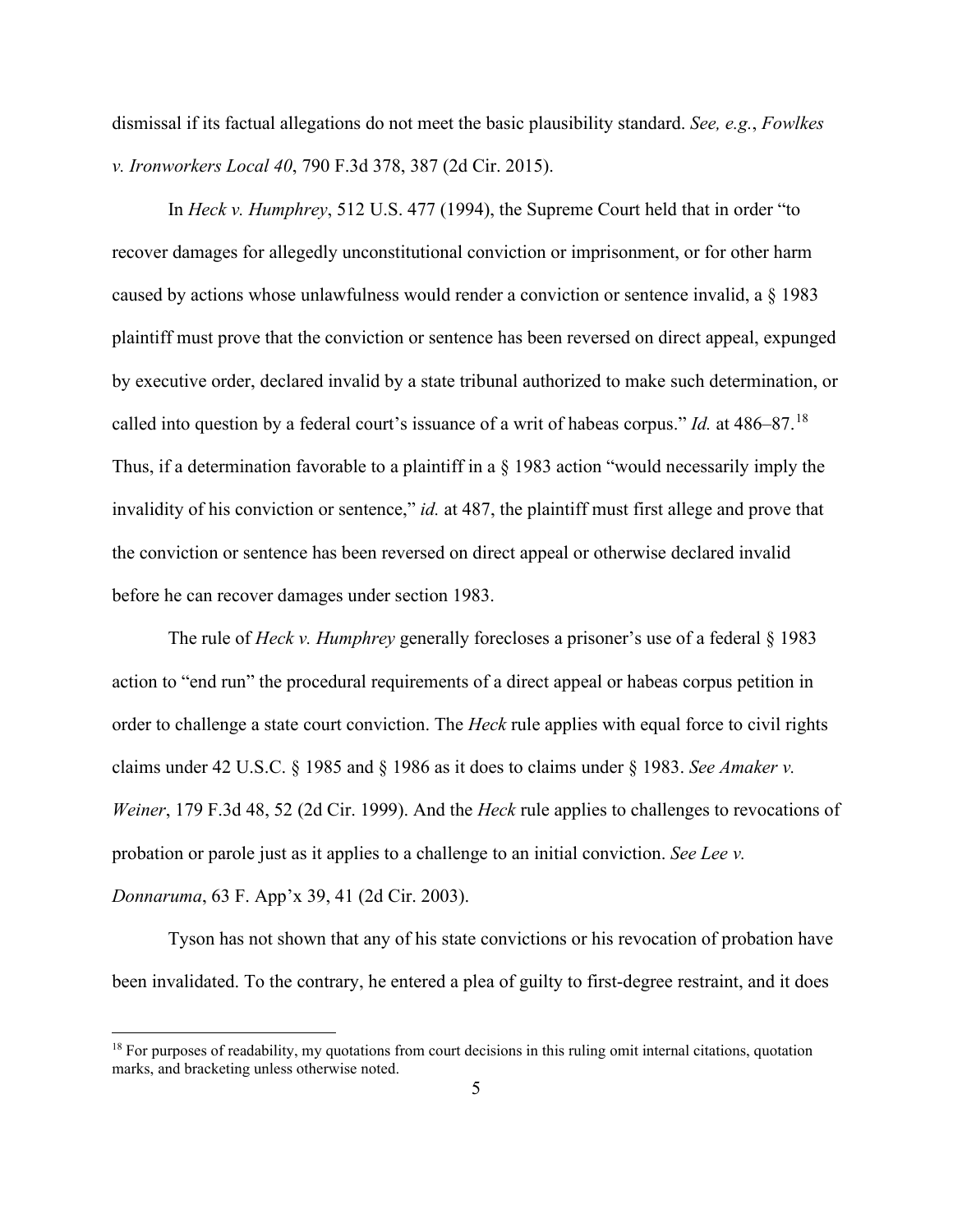not appear that he has filed any kind of challenge to this conviction. Although Tyson challenged the separate revocation of his probation, he lost in the trial court and again on appeal.

Tyson's challenges to the reliability of the evidence presented against him necessarily attack the validity of his conviction and confinement. Success on his varied claims of wrongful withholding of exculpatory evidence, fabrication of inculpatory evidence, and denial of access to the courts would directly undermine the fairness of his trial and ultimate conviction. *See McDonough v. Smith*, 139 S. Ct. 2149, 2156 (2019) (defendant "could not bring his fabricatedevidence claim under § 1983 prior to favorable termination of his prosecution"); *Poventud v. City of New York*, 750 F.3d 121, 132 (2d Cir. 2014) (*en banc*) ("*Brady*-based § 1983 claims necessarily imply the invalidity of the challenged conviction in the trial (or plea) in which the *Brady* violation occurred.") (emphasis omitted); *Dennis v. Costello*, 189 F.3d 460, at \*1 (2d Cir. 1999) (unpublished table decision) (*Heck* applies to access-to-court claims that challenge the validity of a past conviction).

Indeed, Tyson's claims are akin to the type of claims at issue in the *Heck* decision itself, which foreclosed a prisoner's claim of an "unlawful, unreasonable, and arbitrary investigation" leading to his arrest and a claim for "knowingly destroy[ing] evidence which was exculpatory in nature and could have proved [his] innocence." 512 U.S. at 479. Accordingly, I conclude that Tyson's claims for money damages are barred by *Heck* to the extent that they are based on claims of malicious prosecution, unlawful seizure, false arrest, lack of due process, and denial of access to the courts.

As noted above, Tyson also seeks injunctive relief to require the defendants to disclose information including police reports, witness statements, video footage, photographs, and DNA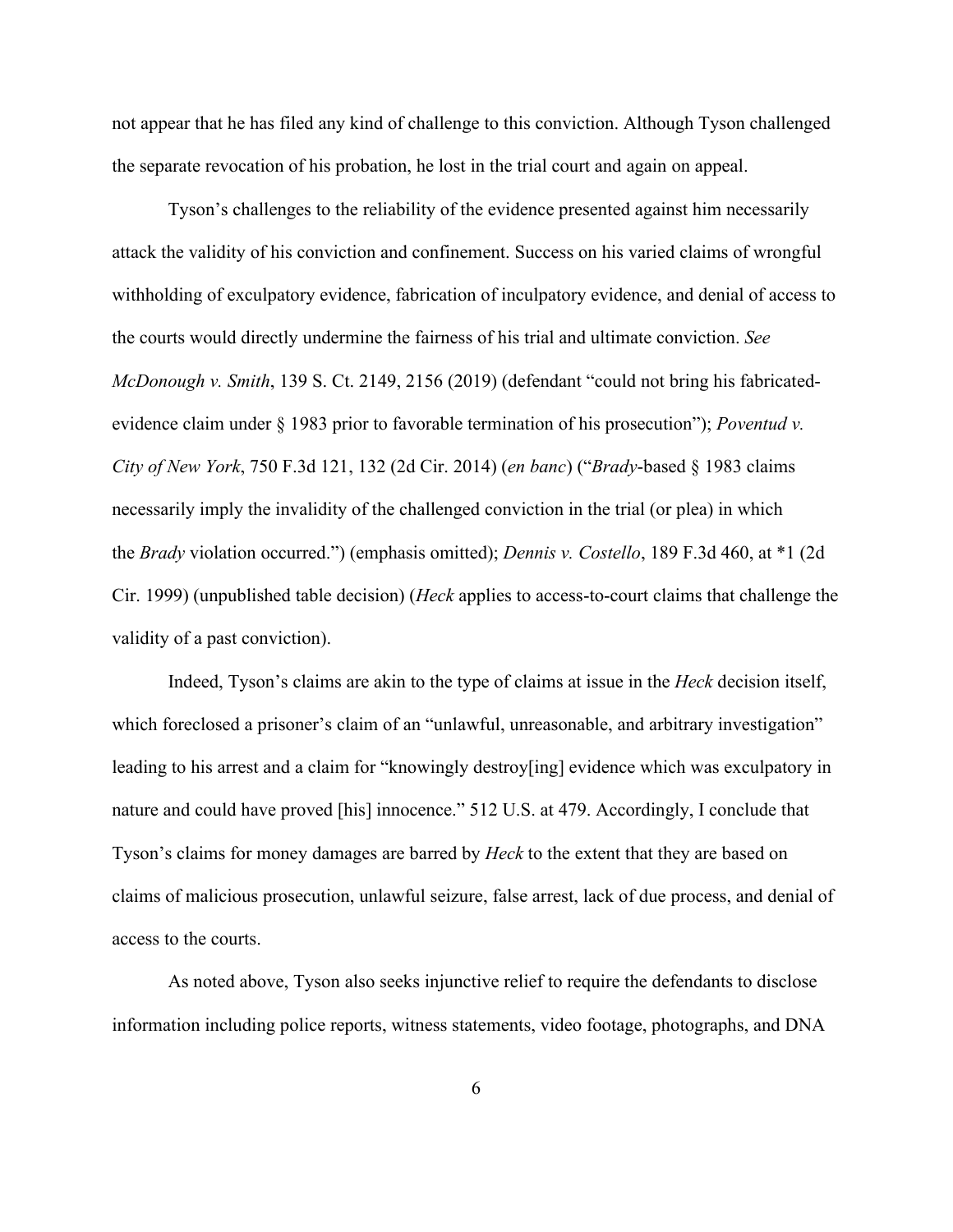reports. If this request is liberally construed as a separate cause of action seeking to assert a due process right of access to potentially exculpatory information, it is not precluded by *Heck* because it does not necessarily imply the invalidity of Tyson's convictions or revocation of probation. *See Skinner v. Switzer*, 562 U.S. 521, 534 (2011) (*Heck* does not bar § 1983 claim seeking DNA testing of crime-scene evidence because success on that claim "would not necessarily imply the invalidity of his conviction" in that "[w] hile test results might prove exculpatory, that outcome is hardly inevitable" and the "results might prove inconclusive or they might further incriminate Skinner").

Nevertheless, the claim fails for a different reason. A prisoner who sues under § 1983 to obtain post-conviction access to potentially exculpatory evidence must allege not only that he has a liberty interest in such access but also that the post-conviction relief procedures afforded him under state law are fundamentally inadequate to gain such access. *See Dist. Attorney's Off. for Third Jud. Dist. v. Osborne*, 557 U.S. 52, 68–72 (2009); *McKithen v. Brown*, 626 F.3d 143, 151–55 (2d Cir. 2010).

Assuming that Tyson has a liberty interest in the information he seeks, he does not allege facts to suggest that Connecticut's post-conviction relief procedures are fundamentally inadequate to secure his right of access to that information. For example, to the extent that he seeks potentially exonerating DNA evidence, Connecticut law provides that "any person who was convicted of a crime and sentenced to incarceration may, at any time during the term of such incarceration, file a petition with the sentencing court requesting the DNA testing of any evidence that is in the possession or control of the Division of Criminal Justice, any law enforcement agency, any laboratory or the Superior Court." Conn. Gen. Stat. § 54-102kk(a); *see*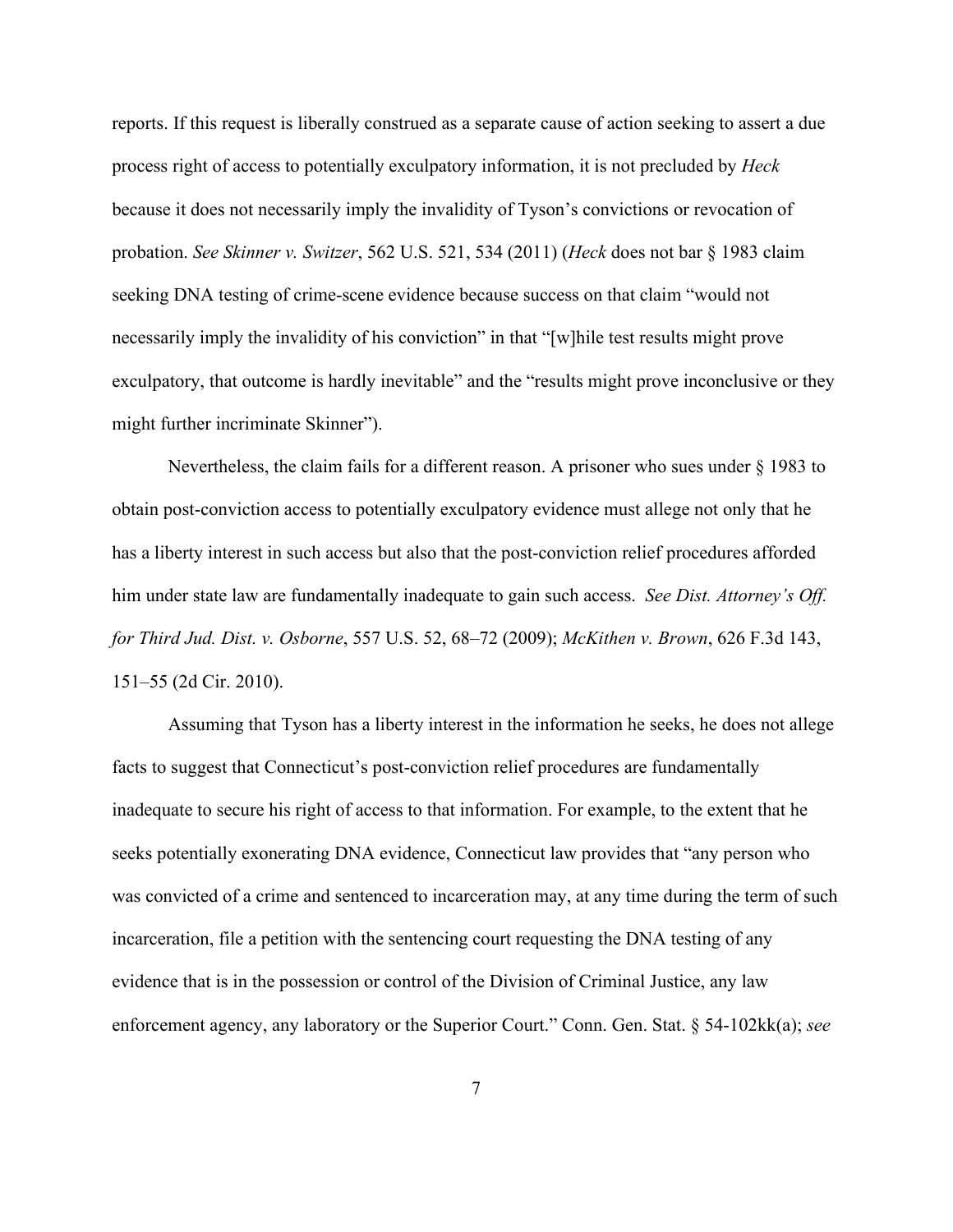*also Nelson v. Preleski*, 2020 WL 4937991, at \*8 (D. Conn. 2020) (concluding that "there is nothing inadequate about the procedures Connecticut has provided to vindicate its state right to postconviction relief in general, and nothing inadequate about how those procedures apply to those who seek access to DNA evidence"), *appeal dismissed sub nom. Nelson v. Rovella*, 2021 WL 1010582 (2d Cir. 2021). I will therefore dismiss Tyson's claim seeking post-conviction access to potentially exculpatory information in the absence of any showing that Connecticut law denies him any right of access to such information.

Because Tyson has not alleged any plausible grounds for relief under federal law, only his state law causes of action remain. I decline to exercise supplemental jurisdiction under 28 U.S.C. § 1367(c)(3) over the state law claims, because "when all federal claims are eliminated in the early stages of litigation, the balance of factors generally favors declining to exercise pendent jurisdiction over remaining state law claims and dismissing them *without* prejudice." *Tops Markets, Inc. v. Quality Markets, Inc.*, 142 F.3d 90, 103 (2d Cir. 1998).

### **CONCLUSION**

 For the reasons stated above, the Court DISMISSES without prejudice all of Tyson's claims under federal law pursuant to 28 U.S.C.  $\S$  1915A(b)(1) and declines to exercise supplemental jurisdiction over Tyson's state law claims pursuant to 28 U.S.C. 1367(c)(3).

 If Tyson has grounds to allege a claim that overcomes the concerns stated in this ruling, then he may file an amended complaint within 30 days from today. In the meantime, the Clerk of Court shall close this case subject to re-opening in the event that Tyson decides to timely file an amended complaint.

It is so ordered.